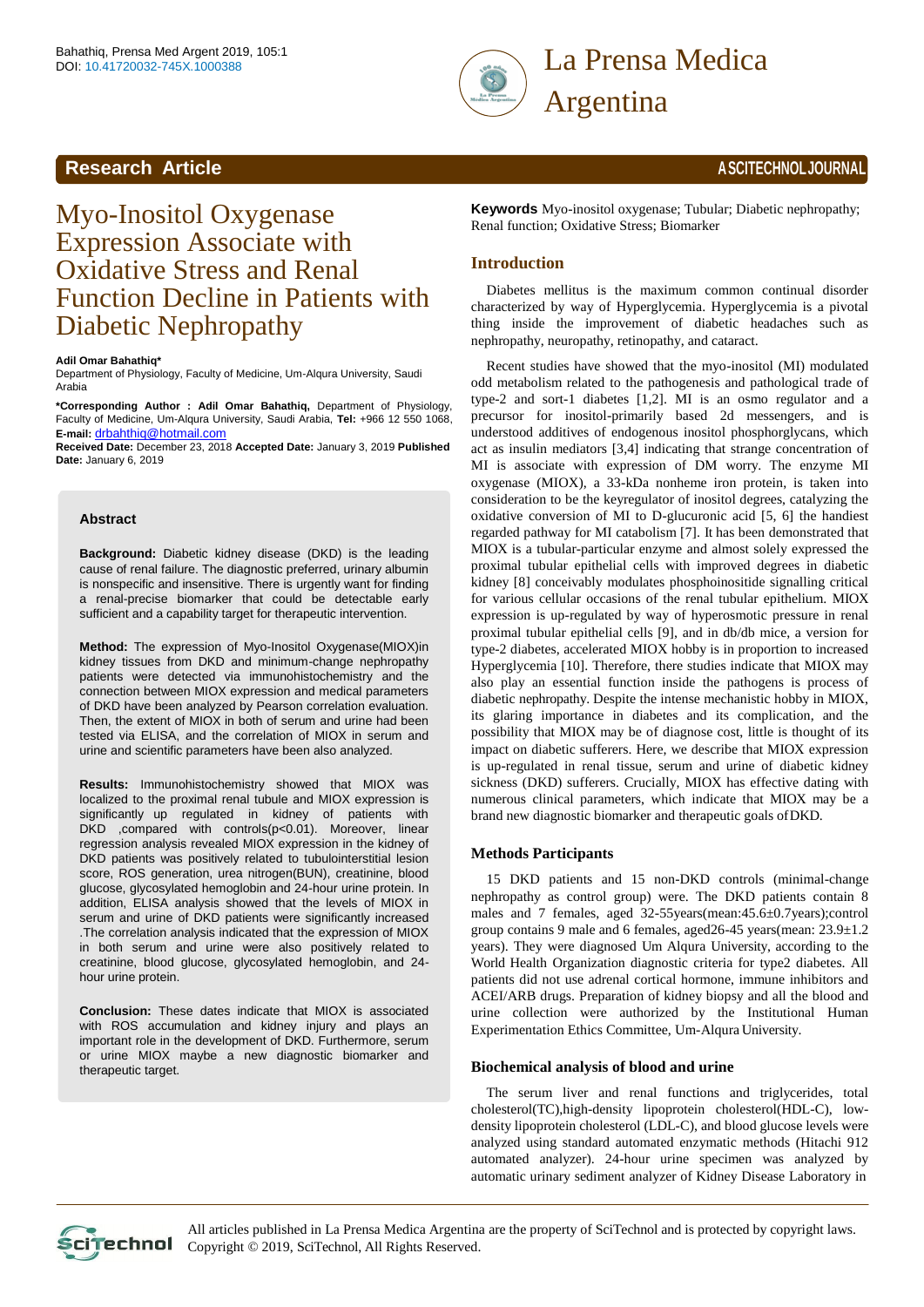Um-Alqura University to detect the urine sediment and 24 hours urinary protein quantitative.

#### **Morphological analysis of kidney**

Human kidney biopsy tissues were obtained from DKD and nondiabetic patients. The4 µm paraffin sections of kidney biopsy were stained with hematoxylin-eosinstaining (HE),periodicacidschiff (PAS), periodic acid–silver methenamine(PASM)and Masson. Tubulointerstitial lesion index was determined by using a semiquantitative scoring system [11].Tubular injury was scored as previously described [12].

#### **Immunohistochemistry**

Kidney biopsy was paraffin-embedded and sectioned. After deparaffinization sections were incubated with 3% H2O2 solution to block endogenous peroxidase. Antigen retrieval was carried out using EDTA solution (pH 9.0) for 10 min .Sections were incubated with anti-MIOX antibody ( 1:100, abcam) overnight at 4 horseradis peroxidaseconjugated secondary antibody and diaminobenzidine(DAB) substrate sequentially. After hematoxylin counter staining and dehydration, the sections were mounted and observed under a Nikon fluorescence microscope. Intracellular generation of O2- was assessed by DHE staining.

#### **ELISA**

Standards and samples (100μL/well) are pipetted into the wells where anti- MIOX has been pre-coated at ambient temperature for 1 h and then washed three times with washing buffer (200  $\mu$ L/well). After removing any unbound substances, a biotin-conjugated antibody specific for MIOX is added to the wells. The plates were incubated at ambient temperature for another 1 h .After washing, avid in conjugated Horseradish Peroxidase (HRP) is added to the wells. Following a wash to remove any unbound avid in-enzyme reagent, a substrate solution is added to the wells and colour develops in proportion to the amount of MIOX bound in the initial step. The colour development is stopped and the intensity of the colour is measured.

# **Statistical Analysis**

Statistical analysis was performed using SPSS 19.0 software. Data was expressed as mean ±SD. Two sample multiple comparisons and a correlation between two variables was analyzed with the t-test and Pearson correlation test, respectively. Significance level  $P < 0.05$  was considered statistically significance.

### **Results**

Increased expression of MIOX in renal tissues of patients with diabetic nephropathy. Immunohistochemistry and DHE staining showed a significantly increased MIOX expression and ROS production in the renal tubules of DKD patients compared with that of Non-DKD (Figure 1A-C). Morphological changes in both the glomerular and tubulointerstitial compartments, including mesangial matrix proliferation, Kimmelstiel-Wilson lesions, tubularatrophy and interstitial fibrosis, were highlighted by HE, PAS ,PASM and Masson staining in DKD patients compared with Non-DKD patients (Figure 2A).Interstitial damage score in the kidneys of DKD patients were higher than that in Non-DKD patients (Figure 2B). Further analysis

revealed a positive correlation between MIOX expression and the tubulointerstitial damage (Figure 2C).



Figure 1: Increased MIOX expression and ROS generation in renal tissues of patients with DN.A. IHC studies revealed increased expression of MIOX in DN patients (FigAa vs. b), increased oxidative stress was seen in kidneys of DN patients, as assessed by DHE (FigAc vs. d); B: Averaged relative intensity following staining of anti-MIOX antibody of kidney biopsies of DN versus Control. C: Quantification of tissues stained with DHE (Fig C).Values are means  $\pm$  SE.  $^{*}P$  < 0.01 versus control.



Figure 2: Positive relationship between MIOX expression and tubular interstitial damage. A: HE, PASM, PAS and Massion show mesangial matrix proliferation, Kimmelstiel-Wilson nodules, tubular atrophy and interstitial fibrosis in renal biopsies in patients with DN (Fig Ab,d,f,h); B:Tubular interstitial damage score show higher score in DN patients.

Analysis of the correlation between MIOX expression in the kidney and clinical parameters. Spearman correlation analysis showed that MIOX expression in the kidney tissues in DKD patients was positively correlated with blood glucose, glycosylated hemoglobin, ureanitrogen, creatinine and 24 hours urinary protein, (P< 0.05), however, there were no obvious correlation between MIOX expression and age, serum albumin, urine erythrocyte count and total cholesterol.(Table 1-2, and Figure 3). Increased expression of MIOX in serum and urine of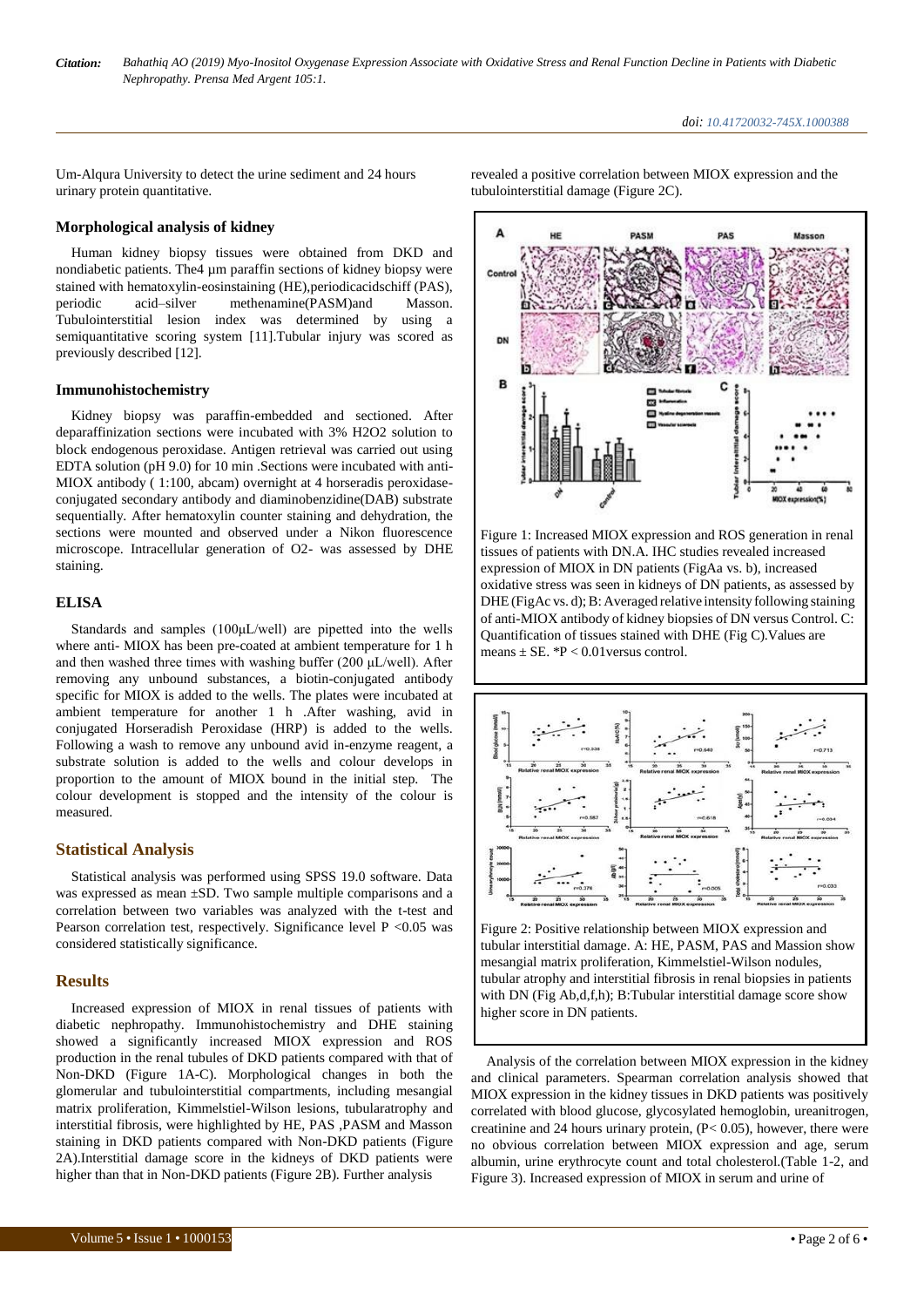

patients with diabetic nephropathy The results of ELISA showed that the serum concentration of MIOX were 2050.4±160.7 pg/ml and 49.47±3.3pg/ml in in DKD patients and control group, respectively, while the levels of MIOX on urine in the two groups were 2675.3±241.1pg/ml and 73.5±4.8pg/ml, respectively, indicating that the MIOX levels in serum and urinary were increased in DKD patients (Figure 4). Further analysis showed serum MIOX levels is positively correlated with blood glucose, glycosylated hemoglobin, creatinineand24 hour's urinary protein (Figure 5), but no obvious correlation with age, serum albumin, mean blood pressure, urine erythrocyte count and total cholesterol. Furthermore, similar results were observed in that of relationship between urinary MIOX level and clinical parameters (Figure 6).





Figure 4: Increased expression of MIOX in serum and urine of patients with diabetic nephropathy. The results of ELISA showed that the levels of serum MIOX in patients with diabetic nephropathy and normal control group were 2050.4±160.7 pg/ml and 49.47±3.3pg/ml respectively, and the levels of urine MIOX in these two groups were 2675.3±241.1pg/ml,73.5±4.8pg/ml, respectively. The serum and urinary MIOX levels in DN groups were significantly higher than that of in control group, Values are means  $\pm$ SE,  ${}^*P$  < 0.01 versus control.



Figure 5: Relationship between MIOX expression in serum and clinical parameters. Spearman correlation analysis showed serum MIOX levels is positively correlated with blood glucose( $r=$ 0.668, P=0.031 ), glycosylated haemoglobin ( $r = 0.517$ , P=0.014 ), creatinine ( $r = 0.760$ ,  $P = 0.042$ ), and 24 hours urinary protein( $r =$ 0.694, P=0.001 ), but no obvious correlation with age( $r = 0.103$ , P=0.727 ), serum albumin( $r= 0.122$ , P=0.522), mean blood pressure( $r = 0.302$ ,  $P = 0.105$ ), urine erythrocyte count( $r = 0.200$ , P=0.288 ) and total cholesterol (0.06).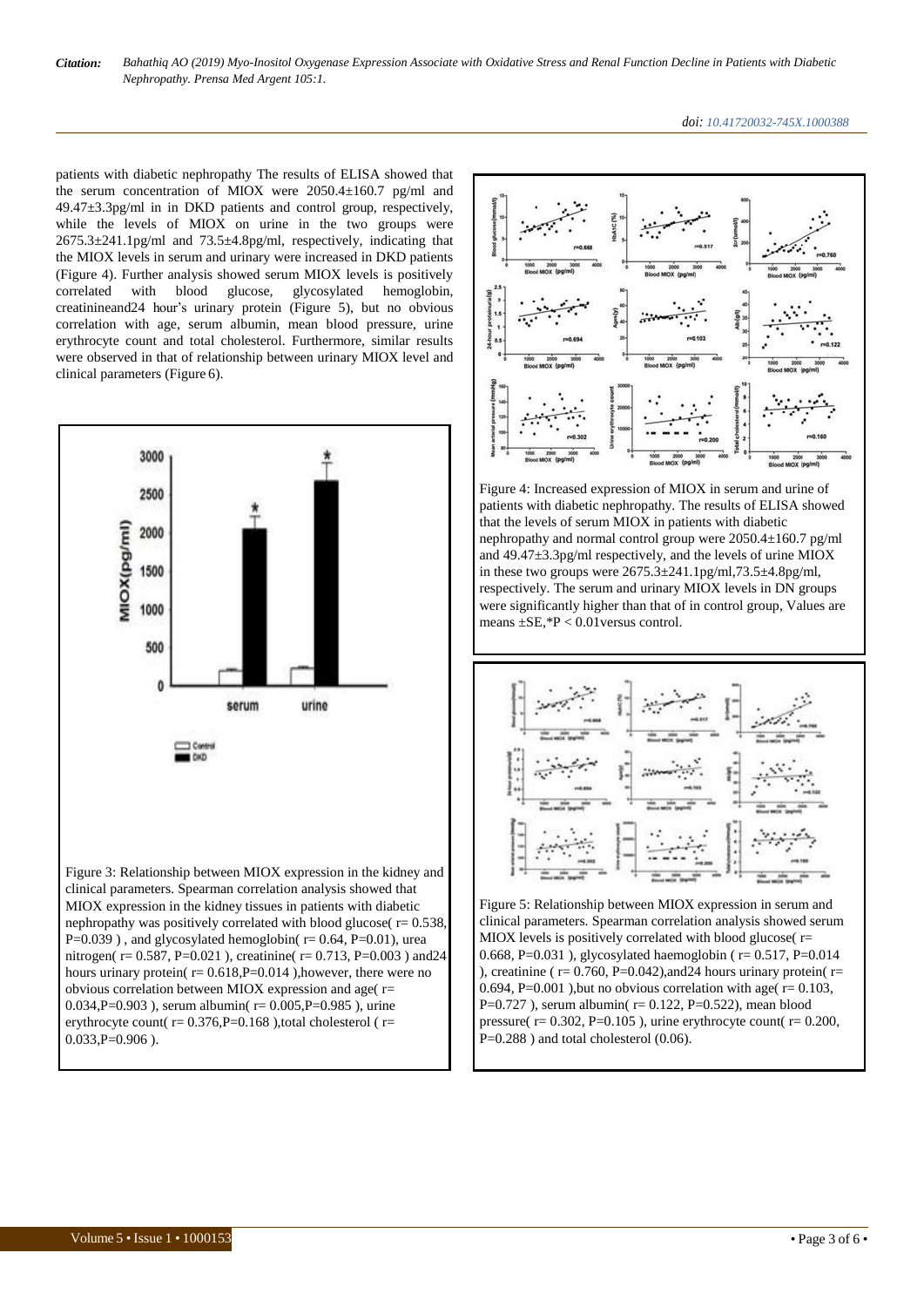

Figure 6: Relationship between MIOX expression in urine and clinical parameters. Further analysis showed urine MIOX levels is positively correlated with blood glucose( $r= 0.500$ ,  $P=0.029$ ), glycosylated hemoglobin( $r= 0.543$ , P=0.002), creatinine( $r=$ 0.570, P=0.001), and 24 hours urinary protein( $r = 0.321$ , P=0.084 ), however, no obvious correlation with age( $r = 0.184$ ,  $P = 0.331$ ), serum albumin( $r= 0.106$ ,  $P=0.579$ ), mean blood pressure( $r=$ 0.232, P=0.217 ), urine erythrocyte count( $r = 0.236$ , P=0.208) and total cholesterol ( $r= 0.166$ ,  $P=0.382$ ).

|                            | $DKD(n=15)$     | Control(n=1<br>5) | P      |
|----------------------------|-----------------|-------------------|--------|
| Age(y)                     | $45.6 \pm 0.7$  | $23.9 + 1.2$      | 0.0001 |
| Sex(m/f)                   | $08 -$ Jul      | $09 - Jun$        | >0.05  |
| Body weight(g)             | $62.7 + 2.3$    | $58.5 + 2.6$      | 0.23   |
| BG (mmol/l)                | $9.2 + 0.5$     | $5.1 \pm 0.2$     | 0.0001 |
| $HbA1C(\%)$                | $7.8 \pm 0.4$   |                   |        |
| Alb(g/l)                   | $36.3 \pm 1.6$  | $31.3 \pm 0.9$    | 0.01   |
| Total cholesterol (mmol/l) | $6.3 \pm 0.3$   | $7.3 \pm 0.4$     | 0.06   |
| Creatinine (umol/l)        | $122.3 + 8.2$   | $110.1 + 5.1$     | 0.22   |
| <b>BUNmmol/I</b>           | $6.3 \pm 0.2$   | $5.9 \pm 0.3$     | 0.24   |
| Urine protein (/24h        | $2.4 \pm 0.2$   | $3.4 \pm 0.3$     | 0.009  |
| Urine erythrocyte count    | 11470±1257      | 15000±1624        | 0.096  |
| MBP(mmHg)                  | $119.8 \pm 3.2$ | $116.3 \pm 1.6$   | 0.31   |

Table 1: Clinical Characteristics of the Patients x±sby univariate analysis.

| <b>By Univariate Analysis</b> |       |       |  |  |
|-------------------------------|-------|-------|--|--|
|                               |       | р     |  |  |
| Age(y)                        | 0.034 | 0.903 |  |  |
| Alb(g/l)                      | 0.005 | 0.985 |  |  |

| Urine proteing/24h        | 0.618 | 0.014 |
|---------------------------|-------|-------|
| Creatinine(umol/L)        | 0.713 | 0.003 |
| BUNmmol/L                 | 0.587 | 0.021 |
| BG(mmol/l)                | 0.538 | 0.039 |
| $HbA1C(\%)$               | 0.64  | 0.01  |
| Total cholesterol(mmol/l) | 0.033 | 0.906 |
| Urine erythrocyte count   | 0.376 | 0.168 |

Table 2: Obvious correlation between MIOX expression and age, serum albumin, urine erythrocyte count and total cholesterol.

#### **Discussion**

The observations described in the previous section highlight two major aspects of this investigation. First, MIOX expression is increased in kidney tissues, serum and urine of patient with DKD, which indicated that MIOX may be involved in renal tubular injury of DKD. Second, serum and urine MIOX may be as a new biomarker of monitoring DKD progress or become new targets for therapy. The pathogenesis of diabetic nephropathy is very complicated, Polyols, including MI, have been confirmed in the etiology of diabetes mellitus. Depletion of MI from tissues are involved in diabetic complications, such as nephropathy, retinopathy, neuropathy, and diabetic cataract [3,13-17]. MIOX is known as a key member that catalyzes the first committed step of the only pathway of MI catabolism [7]. MIOX belongs to the family of aldo-keto reductase (AKRs), which include more than 60 members, at present [18].

MIOX was mainly expressed in the proximal tubules of kidney, and lower levels of MIOX were also observed in extra-renal tissues, such as nerve, retina [8]. MI have been implicated in the regulation of various signalling pathways in various diseases, including diabetic mellitus, which indicates that MIOX may be involved in the renal tubules injury of Diabetes .Gaut and his colleagues confirmed that MIOX localized to the proximal renal tubule [19]. Furthermore, Prabhu et al [9] present evidence that depletion of MI in high glucose condition is mediated by the increased expression of MIOX, which is induced by sorbitol, mannitol, and xylitol via the glucuronate-xylulose pathwayin a porcine renal proximal tubular epithelial cell line, LLC-PK [19]. In this study, for the first time, we detected that overexpression of MIOX in renal tubules of patients with DKD(Figure 1 A), which is consisted with what Nayak and Lu have reported, that is MIOX expression, was markedly increased in renal tubules in db/db mice and rats with diabetic nephropathy [10,20]. In addition, D-glucose could induce a dose-dependent increase in MIOX expression and its enzymatic activity in LLCPK cells, a kidney epithelial cell line. The increase in activity was in proportion to serum glucose concentration, which implied that MIOX may play an important role in the progress of diabetic nephropathy, however, the detailed mechanism need to be further exploited. As we known that overproduction of ROS is a commonly event in hyperglycemia situation.

The MIOX expression also up-regulated in cells treated with oxidants H2O2 and methylglyoxal, whereas reduced MIOX expression was observed when treated with antioxidants N-acetylcysteine, βnaphthoflavone, and tertiary butyl hydroquinone [21]. In this study, it is confirmed that ROS production was significantly increased in the kidney of patients with DKD by DHE staining and the increased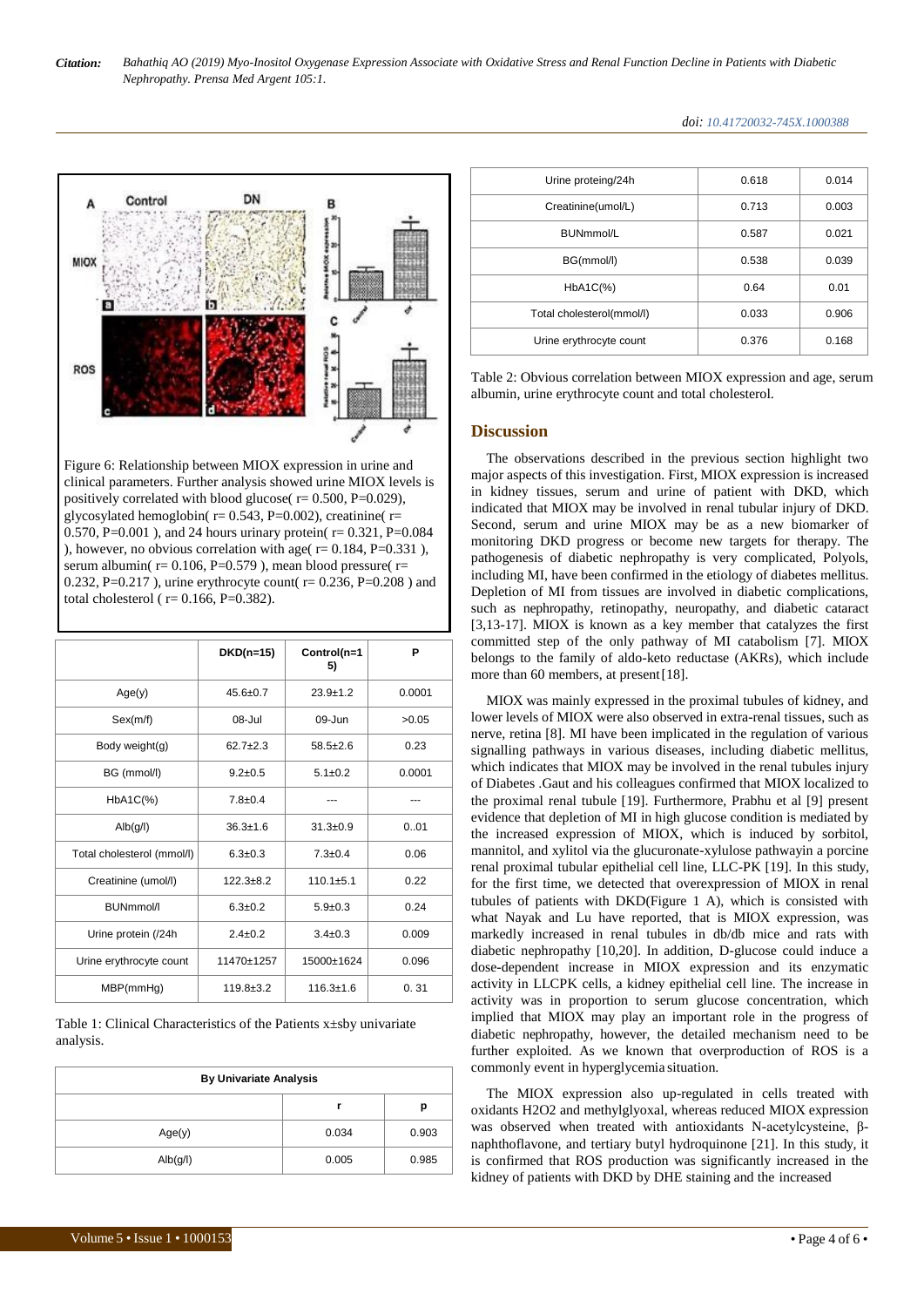MIOX expression parallel to ROS production in diabetic kidney (Figure 1), promoting that the increased MIOX may relate to enhanced ROS production in DKD. So what is the relationship between MIOX and tubular interstitial injury in kidney of DKD? Study has shown that overexpression of MIOX induced up-regulation of alpha-SMA and fibronectin expression, and down-regulation of E- cadherin expression, while decreased alpha-SMA and fibronectin expression were observed by blocking MIOX with antisense oligonucleotide (ODN) in normal NRK-52E cells. This suggests that increased expression of MIOX in diabetic kidneys may contribute to tubulointerstitial injury and the development of diabetic nephropathy.

In addition, Xie et al [21] also found that MIOX expression was increased in diabetic mice and in LLC-PK(1) cells under high-glucose ambience. What's more, an increased expression of fibronectin was observed in LLC-PK (1) cells transfectedwithpcDNA3.1-RSOR/MIOX and in the kidneys of db/db mice having high levels of MIOX. NADH/NAD (+) ratio increased in pcDNA3.1-RSOR/MIOX transfected cells. These studies suggest that MIOX modulates various downstream pathways affected by high-glucose ambience, and conceivably it plays a role in the pathobiology of tubulointerstitium in diabetic nephropathy [22]. Our study showed that tubular interstitial injury score were positively correlated with MIOX protein expression (Figure 2 C), which indicated that MIOX involved in the oxidative stress pathways affected by Hyperglycemia and conceivably it plays an indispensible role in the pathobiology of tubulointerstitium in diabetic nephropathy. Furthermore, there is an interesting finding that increased MIOX expression in diabetic kidney is not only associated with blood glucose, HbA1C in DKD patients but also significantly correlated with BUN, serum creatinine and 24-hour urine protein (Figure 3).In clinical, BUN, creatinine, 24-hour urine protein are as markers of glomerular injury.

Howeve r,glomerular injury is usually accompanied by tubulointerstitial injury [23]. In addition, several early studies surprisedly found that tubular and interstitial injury are the major contributors to loss of renal function by analyzing renal biopsy specimens, even in primary glomerular diseases [24-26]. These studies found that renal function is better correlated with scores for tubular atrophy and interstitial expansion than with scores for glomerular injury. There is also strong evidence that glomerular injury with proteinuria can cause tubular injury [27]. Thus we can infer from above that MIOX not only presents the tubular injury but also can be an early marker of kidney injury. While in this study, no obvious correlation with age, serum albumin, urine erythrocyte and total cholesterol was observed (Figure 3).which may imply that MIOX is not involved in inflammation and lipid metabolic disorder in patients with DKD. These data further indicate that MIOX has an important effect on the pathogenesis of diabetic nephropathy and is a specific protein of tubular injury, which provide new clues to measure serum and urine MIOX levels. As mentioned above, tubulointerstitial injury is an early major feature of diabetic nephropathy and an important predictor of renal dysfunction. The renal tubule in diabetes is subject to both direct and indirect pathogenetic influences as a consequence of its position in the nephron and its resorptive function, renal function correlates more with the degree of tubulointerstitial injury than that of the glomerular lesions. Therefore, to find an early renal tubular injury marker will play an important role in the early diagnosis of diabetic nephropathy.

A number of studies have investigated kind's ofblood and urine biomarkers for the diagnosis of DKD, including neutrophil gelatinase associated lipocalin (NGAL), and kidney injury molecule 1

(KIM-1).Although substantial progress has been made; no specific, early biomarkers of diabetic nephropathy have translated into clinical practice. When tubular injury occurs, proximal tubular proteins may leak into the extra tubular space and be excreted into urine or reabsorbed into blood. In recent years, Gaut et al [19] identified MIOX as a kidney-specific protein highly concentrated in the proximal tubule. And they found that MIOX was up-regulated in the peripheral blood of patients with acute kidney injury (AKI), which was closely associated with the degree of oliguria. Further analysis showed that in patients with AKI, the time of MIOX began to rise in peripheral blood was earlier than serum creatinine rise, which indicating that serum MIOX can be used as the diagnosis of AKI. In current study, serum and urine MIOX were higher in patients with DKD (Figure 4).And MIOX levels in serum and urine were positively correlated with serum creatinine ,blood glucose and HbA1c (Figure 5 and 6).

## **Conclusion**

Our study provides evidence that detection of peripheral blood and urine MIOX levels might be a new method of diagnosis of DKD. We also found that serum MIOX level was highly related with total cholesterol, which further confirmed that oxidative stress is involved in MIOX expression. However, it is unknown whether MIOX mRNA concentration may change in other tissues following DKD or with other diseases. Additional studies are necessary to investigate the tissue profile of MIOX to explore the renal-specific of MIOX. It remains to be seen whether this intriguing enzyme can fulfill rigorous criteria for translation into clinical practice. To sum up, we demonstrated that MIOX played an important role in kidney injury in DKD patients. MIOX level was increased in the serum and urine of patients with DKD, serum or urine MIOX maybe a new diagnostic biomarker and therapeutic target of DKD. Additional studies are warranted to further investigate the potential of MIOX as an early, kidney specific biomarker of DKDand its potential therapeutic targets.

### **References**

- 1. Ostlund Jr RE, McGill JB, Herskowitz I, Kipnis DM, Santiago JV, et al. (1993) vchiro-inositol metabolism in diabetes mellitus. Proc Natl Acad Sci USA 90:9988-9992.
- 2. [Kawa JM, Przybylski R, Taylor CG \(2003\) Urinary chiro-inositol](https://journals.sagepub.com/doi/abs/10.1177/153537020322800806?journalCode=ebmb) [and myo-inositol excretion is elevated in the diabetic db/db](https://journals.sagepub.com/doi/abs/10.1177/153537020322800806?journalCode=ebmb) [mouse and streptozotocin diabetic rat. Exp Biol Med 228:](https://journals.sagepub.com/doi/abs/10.1177/153537020322800806?journalCode=ebmb) [907-](https://journals.sagepub.com/doi/abs/10.1177/153537020322800806?journalCode=ebmb) [914.](https://journals.sagepub.com/doi/abs/10.1177/153537020322800806?journalCode=ebmb)
- 3. [Frick W, Bauer A, Bauer J, Wied S, Müller G \(1998\) Insulin](http://www.biochemj.org/content/336/1/163)[mimetic signalling of synthetic phosphoinositolglycans in](http://www.biochemj.org/content/336/1/163) isolated rat [adipocytes.](http://www.biochemj.org/content/336/1/163) Biochem J 336: 163-181.
- 4. [Nascimento](https://www.pnas.org/content/103/1/218.long) NR, Lessa LM, Kerntopf MR, Sousa CM, Alves RS, e[t](https://www.pnas.org/content/103/1/218.long) al. (2006) Inositols prevent and reverse endothelial [dysfunction](https://www.pnas.org/content/103/1/218.long) i[n](https://www.pnas.org/content/103/1/218.long) [diabetic rat and rabbit vasculature metabolically and by](https://www.pnas.org/content/103/1/218.long) scavenging [superoxide.](https://www.pnas.org/content/103/1/218.long) Proc Natl Acad Sci USA 103: 218-223.
- 5. [Arner RJ, Prabhu KS, Reddy CC \(2004\) Molecular cloning,](https://www.sciencedirect.com/science/article/pii/S0006291X04022739?via%3Dihub) [expression, and characterization of myo-inositol oxygenase from](https://www.sciencedirect.com/science/article/pii/S0006291X04022739?via%3Dihub) [mouse, rat, and human kidney. Biochem Biophys Res Commun](https://www.sciencedirect.com/science/article/pii/S0006291X04022739?via%3Dihub) [324:1386-1392.](https://www.sciencedirect.com/science/article/pii/S0006291X04022739?via%3Dihub)
- 6. [Yang Q, Bharat D, Jun Wada, Yufeng T, Elisabeth I \(2000\)](https://www.pnas.org/content/97/18/9896) [Identification of a renal-specific oxido-reductase in newborn](https://www.pnas.org/content/97/18/9896) diabetic mice. Proc Natl Acad Sci USA 97: [9896-9901.](https://www.pnas.org/content/97/18/9896)
- 7. [Vaswani L. \(2018\). Advances in the Diagnosis and Monitoring of](https://www.pubtexto.com/journals/international-journal-of-endocrinology-and-diabetes/fulltext/advances-in-the-diagnosis-and-monitoring-of-type-1-diabetes-mellitus) Type 1 Diabetes Mellitus. Int J Diabetes [Endocrinol](https://www.pubtexto.com/journals/international-journal-of-endocrinology-and-diabetes/fulltext/advances-in-the-diagnosis-and-monitoring-of-type-1-diabetes-mellitus) 1: 105.